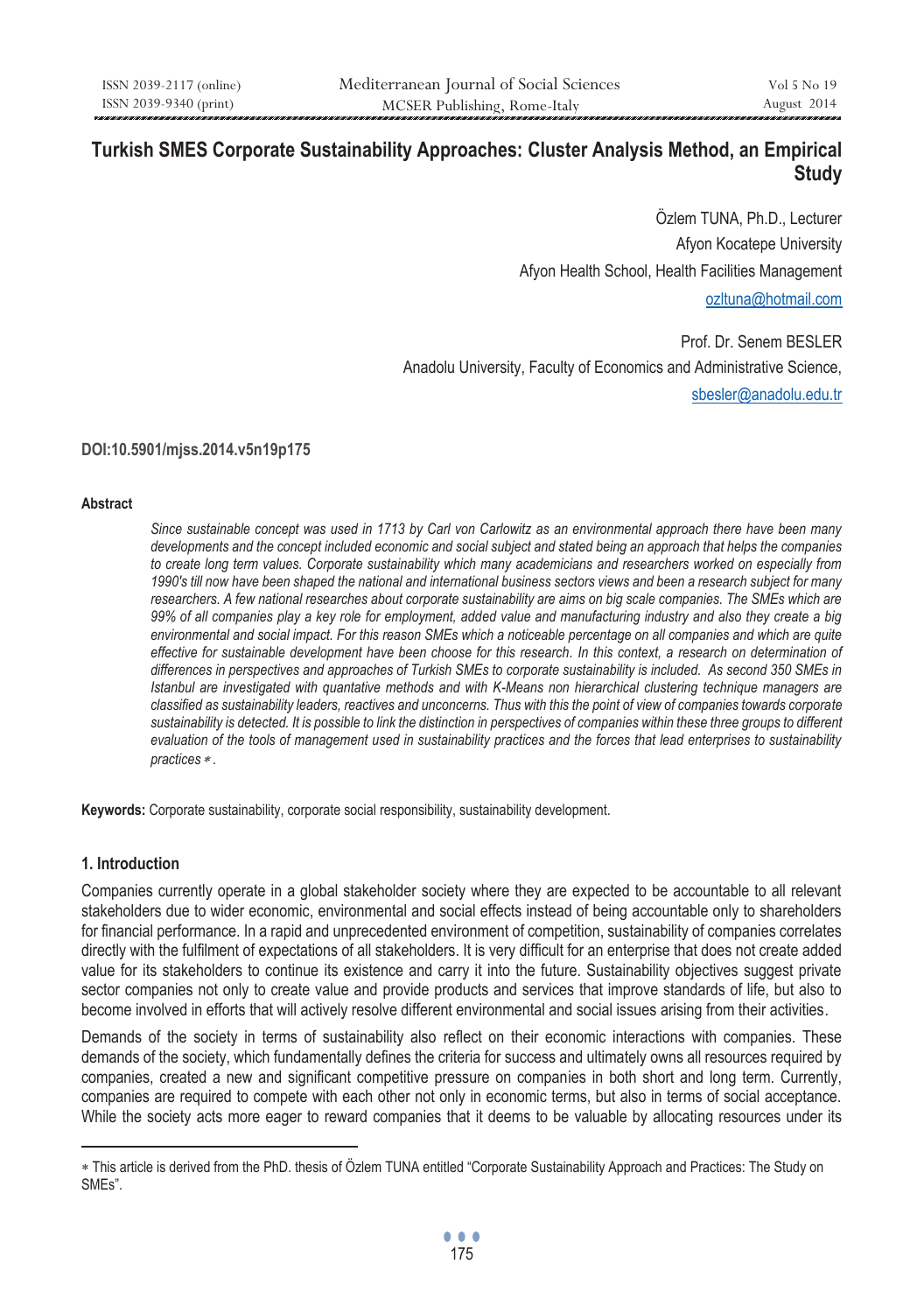| ISSN 2039-2117 (online) | Mediterranean Journal of Social Sciences | Vol 5 No 19 |
|-------------------------|------------------------------------------|-------------|
| ISSN 2039-9340 (print)  | MCSER Publishing, Rome-Italy             | August 2014 |

control to these companies; it punishes companies that it deems to be incompetent in satisfying its expectations and obstructs or even attempts to prevent their access to these resources. Therefore, being successful in satisfying expectations of the society has become an important component of the process of competition between companies. Under all these economic, social and environmental factors, companies are required to adopt and internalize corporate sustainability principles that enable them to gain and improve competitive power, as well as shape their business models on the basis of these principles.

Corporate sustainability issue covers all activities and procedures of companies, instead of only their financial activities, and continues its development by broadening its scope. With this object in mind, we wanted to address sustainability, which the companies currently require but fail to maintain due to radical changes in environmental conditions or with their existing structures or practices, with an empirical approach in this research. This research initially reviews the studies in literature on corporate sustainability. In the following chapter, there is a study attempting to manifest the corporate sustainability situation of Turkish SMEs in recent years. A reason for addressing SMEs in our study is that SMEs, comprising 95% of all companies and 60% of employees according to OECD data, is considered to be a significant resource for employment and welfare due to their contribution to social stability and general tax income (WBCSD, 2004).

 Another reason is that SMEs are positioned as the supplier of many large companies. SMEs in the supply chain have a considerable influence on economic, environmental and social effects of large companies. In this context, sustainability and success of large companies correlate directly with their contributions to sustainability of SMEs. To this effect, it was attempted to identify differences in corporate sustainability perspectives and practices of 350 SMEs operating in Istanbul using cluster analysis method.

### **2. Literature Review**

Many studies have been conducted since emergence of the concept of corporate sustainability, as researchers approached the subject from different aspects. Many conceptually (Dyllick ve Hockerts, 2002; Marrewijk ve Werre 2002; Wilson, 2003; Gao ve Zhang, 2006; Montiel, 2008; Signitzer ve Prexl, 2008; Schneider ve Meins, 2011; Callado ve Fensterseifer, 2011) ve uygulamaya (Atkinson, 2000; Nemli, 2004; Salzmann, Ionescu-Somers ve Steger, 2005; Hahn ve Scheermesser, 2006; Robinson vd., 2006; Benn, Dunphy ve Griffiths, 2006; Young ve Tilley, 2006; Linnenluecke, Russell ve Griffiths, 2009) oriented studies, that have considerably contributed to improvement of the concept, have been conducted in this respect. Such studies can be outlined in four groups (Besler, 2009):

The first approach involve the studies that address sustainability from economic perspective. In these studies, economic sustainability is addressed as long term economic performance and characterized as the golden boy of paradoxical sustainability. In this approach, it is not approved to launch investments that do not directly affect interests of stakeholders. (Friedman, 1970; Levitt, 1958). The second approach involve the studies that environmentally address sustainability (Shrivastava, 1995; Starik ve Rands, 1995). It is seen that the assumption that companies are not separate from their natural environments, that they are contained within such environments and that they operate therein underlies this concept (Sharma. 2003).The third approach to corporate sustainability involves studies that demand companies to assume greater responsibilities for social environment (Carroll, 1999; Dunphy ve diğerleri, 2003; Freeman, 1984). In these studies, corporate sustainability is used as social sustainability. In these studies, it was emphasized that it would be possible for an organization to ensure social sustainability by intending to successfully continue its presence in the market for a long time and having credibility and reliability consciousness in all of their activities. The fourth approach involves holistic approaches addressing corporate sustainability. The final and the fourth approach is the holistic approach. Bansal (2005), Gladwin and Kennelly (1995), who approach sustainability in a holistic manner, addressed the concept of sustainability pursuant to the definition of sustainable development of World Commission of Environment and Development of the United Nations, which involves environmental, economic and social dimensions.

It is not possible for us to evaluate the first three approaches (economic, environmental and social), addressed in terms of corporate sustainability, independently from each other. As indicated by Bansal (2005); Gladwin and Kennelly (1995); Benn et al (2007) in their studies; Besler (2009) also alleged that each of these approaches had different aspects and effects in itself, and emphasized that these different aspects had to be addressed in interaction with each other rather than separately and independently from each other. In this context, corporate sustainability can be defined as adaptation of economic, social and environmental factors by companies to their activities and strategies for the purpose of creating long term value.

Finally, a limited number of studies based on SMEs should also be added to abovementioned studies addressing corporate sustainability. The first one of these is the study of Yu (2004) addressing determination of sustainability perception, driving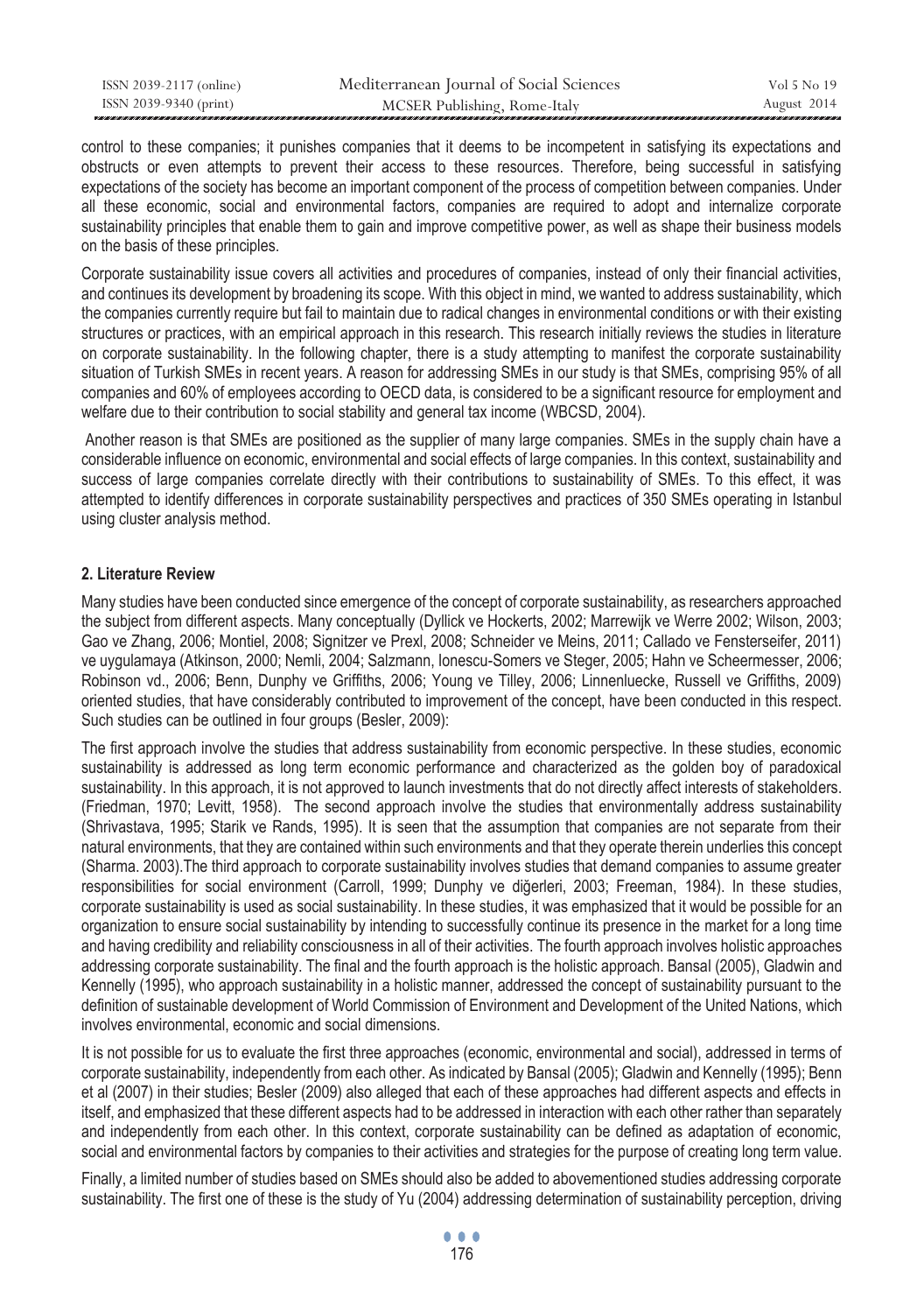| ISSN 2039-2117 (online) | Mediterranean Journal of Social Sciences | Vol 5 No 19 |
|-------------------------|------------------------------------------|-------------|
| ISSN 2039-9340 (print)  | MCSER Publishing, Rome-Italy             | August 2014 |

forces and sustainability obstacles of 58 SMEs operating in China. Another one is the study of Zegarowski (2006) on SMEs providing recruitment and consultancy services. Yet another one is the study conducted by Bos-Brouwers (2010) for analysis of sustainable innovation procedure of SMEs in the Netherlands. The final study is the study of Ciasullo and Troisi (2013) on the observation of integration of corporate strategies with sustainability on a SME operating in Italy and the reflection of such integration on intangible assets.

Although there are many studies in the literature of our country that address concepts contributing to the development of corporate sustainability approach, there are a limited number of studies that identify corporate sustainability as the subject of their researches. These studies concentrate on the period after 2000s (Nemli, 2004; Tokgöz ve Önce 2009; Sarıkaya, Erdoğan ve Kara, 2010; İMKB, SKD ve PwC Türkiye, 2011; Kuşat 2012; Tuna ve Besler, 2013).Only one of the limited number of studies in Turkish literature is focused on the whole country and large scale companies. Nevertheless, there is not any study that exhibits the situation of SMEs.

## **3. RESEARCH**

### **3.1. Purpose**

Today, corporate sustainability issue has become one of the most important titles that needs to be taken into consideration within strategy determination procedure of companies. Following four purposes have been emphasized in our study focusing on sustainability situations of Turkish SMEs:

Establishing the meaning and importance of sustainability for SMEs.

Finding out the driving forces and obstacles that lead SMEs to sustainability practices.

Establishing the strategic perspective of SMEs regarding sustainability.

Identifying different management tools used by SMEs in sustainability practices.

Furthermore, it was also intended to determine whether a significant difference exists between clusters in terms of variables identified as the meaning attributed by SMEs in our country to sustainability, their strategic approaches to sustainability, their policies regarding sustainability issues, and their sensitivity to environmental and social issues.

## **3.2. Sample and Methodology**

Target population of the study comprises of all SMEs operating in Istanbul. Due to restrictions such as time, cost and distance in this study, which has the characteristics of a qualitative research, sampling method was adopted; 350 SMEs operating in food industry in two organized industrial zones (Ikıtelli and Bayrampasa Organized Industrial Zones) in Istanbul were taken as samples and the study was conducted by way of convenience sampling (Yıldırım vd., 2000: 42) based on volunteering. It was attempted to identify sustainability perspectives of companies and driving forces that lead companies to sustainability practices with questions intended for evaluation of conceptual infrastructure of sustainability. Whether companies strategically approached the issue of sustainability and policies of companies on sustainability were researched with questions where it was attempted to identify strategic sustainability perspectives of SMEs. It was attempted to identify management systems (such as ISO-standardized management systems, EMAS or EFQM), specific management tools (such as environmental accounting and reporting, benchmarking or eco-marketing), employee related activities (such as social securities and fringe benefits or corporate child care) and activities at the societal level (such as sponsoring, corporate giving and community programmes) of SMEs with questions intended for determination of their environmental and social sensitivities. In the survey including a total of 26 questions, while there were multiple-choice and five point rating scale questions in parts of the survey pertaining to conceptual infrastructure, strategic approach, environmental and social sensitivity; questions with different rating scales were addressed in the part where policies regarding sustainability issues were inquired. During the study, data obtained by the survey were analysed by SPSS for Windows software package. On the other hand, Cronbach's Alpha coefficients were calculated for reliability analysis in respect of scales used in the study and it was determined that all of such values were over  $0.70$  ( $0.60 \le \alpha < 0.80$ ) (Table 1). This exhibits that scales subjected to Likert Type rating were highly reliable.

Table 1. Reliability Test Results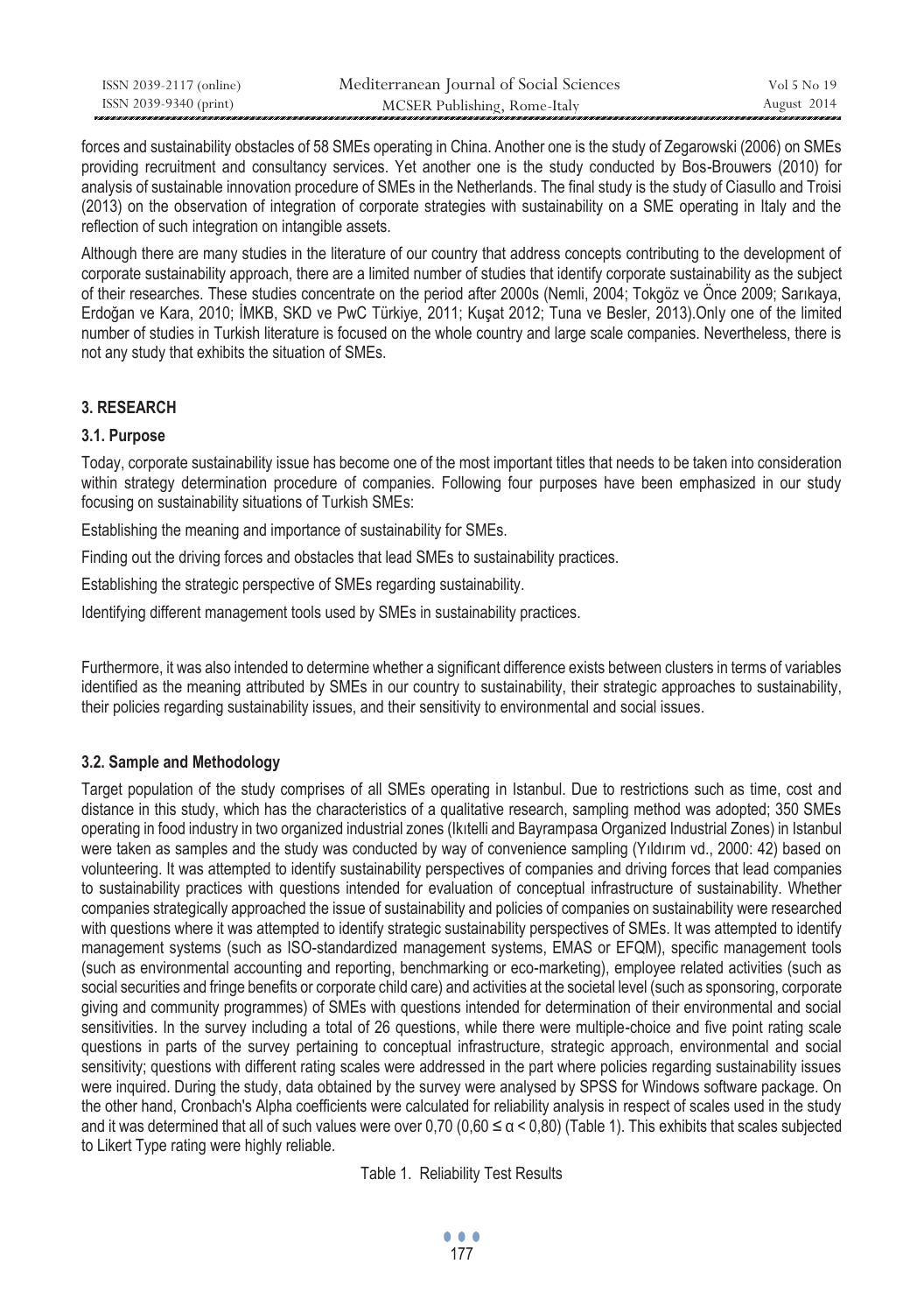Mediterranean Journal of Social Sciences MCSER Publishing, Rome-Italy

|                                          | n   | $X \pm S.D$     | Cronbach's Alpha |
|------------------------------------------|-----|-----------------|------------------|
| The meaning attributed to sustainability | 350 | $4.47 \pm 0.36$ | 0.756            |
| Strategic Approach                       | 350 | $4.36 \pm 0.49$ | 0.865            |
| <b>Sustainability Politic</b>            | 350 | $2.35 + 0.38$   |                  |
| <b>Environmental Awareness</b>           | 350 | $4.33 \pm 0.37$ | 0.832            |
| Social Awareness                         | 350 | $4.06 \pm 0.35$ | 0.791            |

After the pilot study conducted with 50 SMEs, the survey was reviewed and the pilot study was excluded from the sampling. Surveys, reliability of which was tested, were conducted on 350 SMEs operating in food industry in Istanbul. It was ensured that the surveys, conducted by personal interview with the assistance of a professional research company, were completed by senior managers with executive duties in charge of implementation of fundamental strategy and management policies within the enterprise. Survey returns were finalized with the research company, i.e. it was ensured that the desired number of surveys were conducted, and the risk of encountering incomplete and unfinished questionnaires was eliminated. As frequency distributions according to the results of the survey, in terms of the number of employees, of the companies in the sampling (Table 2) were classified pursuant to the regulation1 on SME classification, it was determined that 1 to 9 employees served in 10,6%, 10 to 49 employees served in 35,4%, and 50 to 249 employees served in 53,7%.

| .                |                  |            |  |  |
|------------------|------------------|------------|--|--|
|                  | No. of companies | Percentage |  |  |
| 1-9 employees    | 37               | 10.6       |  |  |
| 10-49 employees  | 124              | 35.4       |  |  |
| 50-249 employees | 188              | 53.7       |  |  |
| N/A              |                  | 0.3        |  |  |
| Total            | 350              | 100.0      |  |  |

#### Table 2. Distribution of Company Size of the Sample

#### **3.3. Analysis and Results**

Research findings shall be analysed in two parts. The first part of the analysis involves descriptive statistics intended for determination of sustainability situations of SMEs. The second part of the analysis shall attempt to classify the distinction in corporate sustainability perspectives of SMEs in the sampling using K-Means technique, which is a non-hierarchical cluster method. This analysis attempted to present a typology of approaches of the companies to sustainability, and it was seen that characteristics of formed groups were different. Following variables were used in non-hierarchical cluster analysis:

The meaning attributed to sustainability

Strategic perspective of sustainability

Policies on sustainability issues

 $\overline{a}$ 

Sensitivity to environmental and social issues

<sup>1</sup> The definition of SME, introduced by the "Regulation on Definition, Qualifications and Classification of Small and Medium Sized Enterprises" issued in the Public Gazette no. 25997 of November 18, 2005 and enacted on May 18, 2006. According to the definition; enterprises with 1 to 9 employees were described as micro sized enterprises, enterprises with 10 to 49 employees were described as small sized enterprises and enterprises with 50 to 249 employees were described as medium sized enterprises. http://www.kosgeb.gov.tr/UserFiles/File/kobi\_tanimi.pdf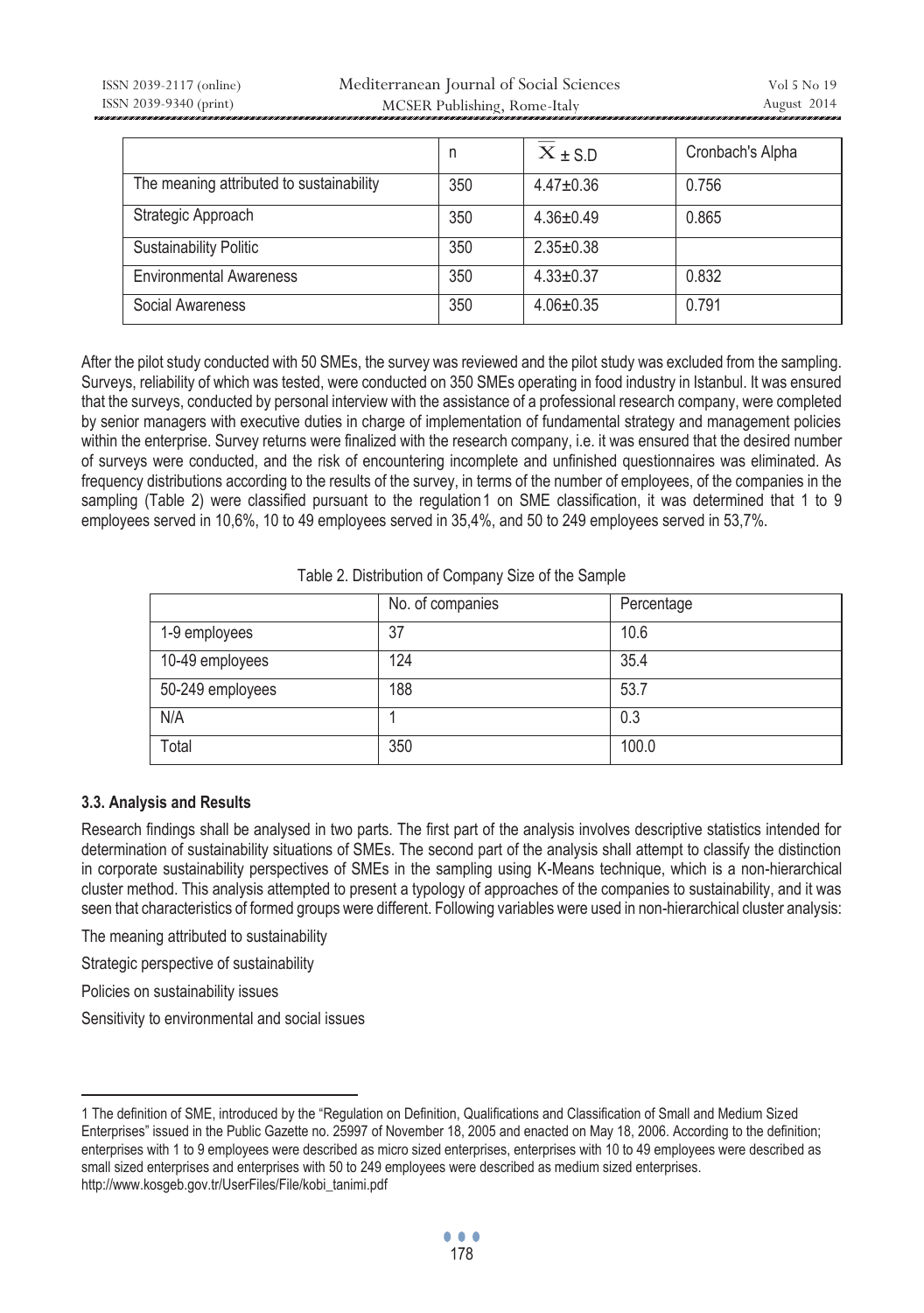## **3.3.1. Results of the Descriptive Analysis**

According to the results of the descriptive analysis, 97% of SMEs stated that the issue of sustainability was relevant to their business transaction styles and they supported their statements by expressing positive opinions on environmental and social issues that are important for sustainability.

Another result of the analysis reveals that 99% of SMEs consider reputation, 98% consider reduction of costs and 96% consider convenient financing and incentives as well as legal arrangement as the factors leading their enterprise to sustainability practices. Percentages show that SMEs consider economic factors as the most effective power for sustainability practices after reputation. Additionally, non-governmental organizations, media, public pressure and advertising/public relations statements were determined as the driving forces that are considered by companies to be less effective (Table 3).

SMEs considered insufficient capital, insufficient expertise and limited time as obstacles for practices to be conducted in terms of environmental and social issues. Reasons such as their financial incapability, organization problems, qualified personnel concerns and the obligation of managers to handle all activities of the enterprise support the obstacles experienced by SMEs in their environmental and social practices.



## Table 3. Reasons for Corporate Sustainability Activities

As strategic approaches of SMEs to sustainability and data on company policies in respect of sustainability are addressed; approximately 97% of SMEs stated that they had sustainability strategies. 95% consider sustainability as an advantage over competitors, while 95,5% consider it to be an advantage over companies that they supply to. As regards corporate policies determined by SMEs participating in the survey, it is seen that they have practices and written policies on product safety, accountability, occupational health and safety, customer satisfaction and transparency (Table 4). Furthermore, more than half of the companies have a written policy on water utilization/management and waste management practices. However, it is seen that a considerable part of the SMEs do not have any management policy in respect of climate change and emissions, biodiversity and eco-efficiency. Besides, a considerable part of the companies do not have practices and written policies on social issues such as corruption, sensitivity to human rights, relations with local community and civil society, innovation and discrimination.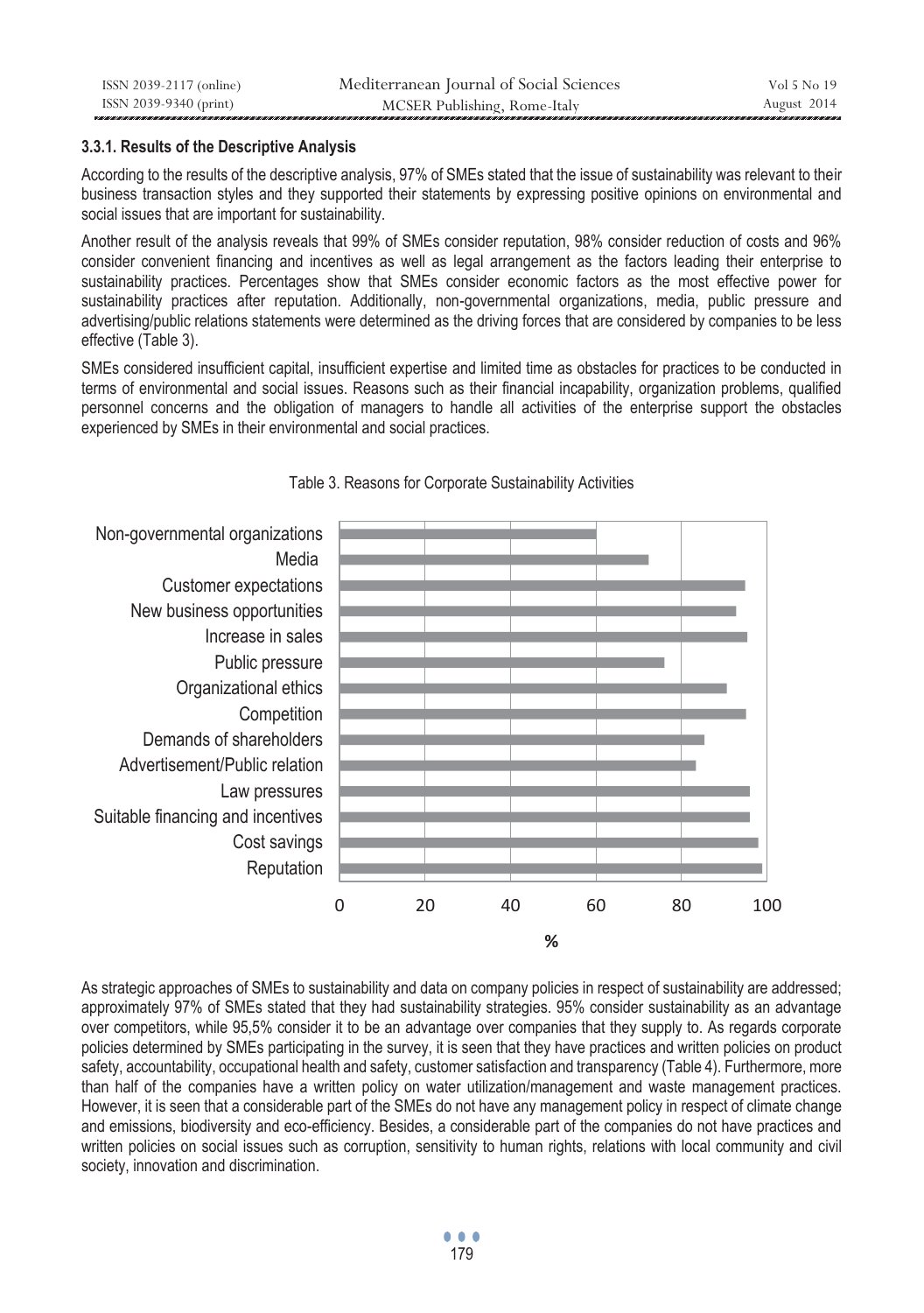



According to evaluations on environmental and social sustainability practices, it is seen that social standards are fall considerably behind certified environmental management systems. For example, while 49,4% on companies have ISO 14001 and 24% have EMAS as environmental management tools; 27,4% have OHSAS 18001, 17,4% have SA8000 and 10,3% have AA1000 as social management tools. In addition, opinions of the companies were received on issues such as investment to green technology, fighting pollution caused by production, reduction of wastes, improvement of working conditions, discrimination, purchasing from local suppliers that are within the scope of environmental and social issues. (Table 5).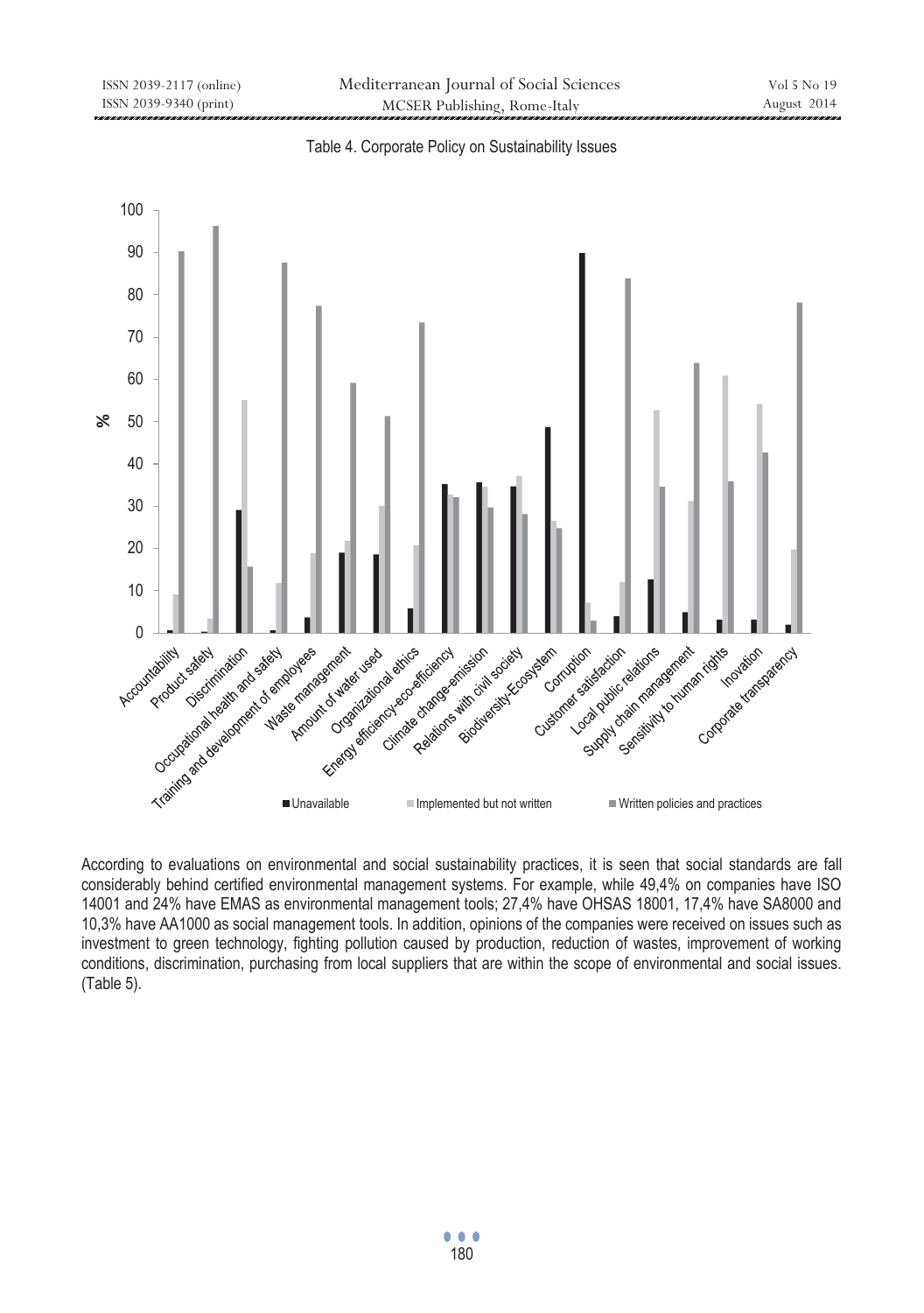### Table 5. Percentage of Companies Using Different Environmental and Social Management Tools



### **3.3.2. Results of the Cluster Analysis**

Results of the non-hierarchical cluster analysis exhibit different approaches of the companies in the sampling to sustainability issues in more detail. The result of the cluster analysis allowed us to identify three significantly different groups of companies based on their approach to sustainability issues. As a result of the analysis, it was determined that 48% of SMEs (F=170) were in 1st cluster, 47,8% were in (F=167) 2nd Cluster and 3,4% were in (F=12) 3rd Cluster. A single factor variance analysis was conducted in order to identify whether a significant difference exists between clusters in terms of variables determined as the meaning attributed to sustainability, strategic approach, sustainability policies, environmental sensitivity and social sensitivity. (Table 6). Significant differences were identified for each variable among clusters (p<0.001). Distribution of three types of companies in the sampling was given in Graphic 1.

Table 6. Non-hierarchical Cluster Analysis

| Cluster<br>s  | n   | $\frac{0}{0}$ | The<br>meaning<br>attributed<br>to<br>sustainability | Strategic<br>Approach | Sustainability<br><b>Politic</b> | Environment<br>al<br>Awareness | Social<br>Awareness |
|---------------|-----|---------------|------------------------------------------------------|-----------------------|----------------------------------|--------------------------------|---------------------|
|               |     |               | $X \pm S.D$                                          | $X + S.D$             | $X \pm S.D$                      | $X \pm S.D$                    | $X \pm S.D$         |
|               | 170 | 48%           | $4.31 b \pm 0.37$                                    | 4.34 b $\pm$ 0.27     | $2.13 b \pm 0.30$                | $4.05 b \pm 0.26$              | $3.86 b \pm 0.23$   |
| $\mathcal{P}$ | 167 | 47.8<br>$\%$  | $4.63 a \pm 0.25$                                    | $4.52 a \pm 0.23$     | $2.60 a \pm 0.27$                | $4.62 a \pm 0.19$              | $4.29a \pm 0.30$    |
| 3             | 12  | 3.4%          | 4.24 b $\pm$ 0.29                                    | 2.34 c $\pm$ 0.57     | $1.82 c \pm 0.18$                | 3.90 b $\pm$ 0.27              | $3.69 c \pm 0.30$   |
| F             |     |               | 45.240                                               | 310.80                | 140.915                          | 278.977                        | 112.698             |
| P             |     |               | $0.000*$                                             | $0.000*$              | $0.000*$                         | $0.000*$                       | $0.000*$            |

 $(p<0.001)$ ; a,b,c: the difference between groups containing different letters is important.

As medians are examined, it is seen that 167 SMEs in the 2nd Cluster have higher medians than companies in other clusters in terms of the meaning attributed to sustainability, strategic approach to sustainability, sensitivity to policy, environmental and social issues. Therefore, it can be said that they are more sensitive to issues regarding sustainability. Accordingly, it would not be wrong to call the companies in the 2nd cluster as 'sustainability leaders'. It is possible to remark that the companies in this group are interested in sustainability and they consider underlying social and environmental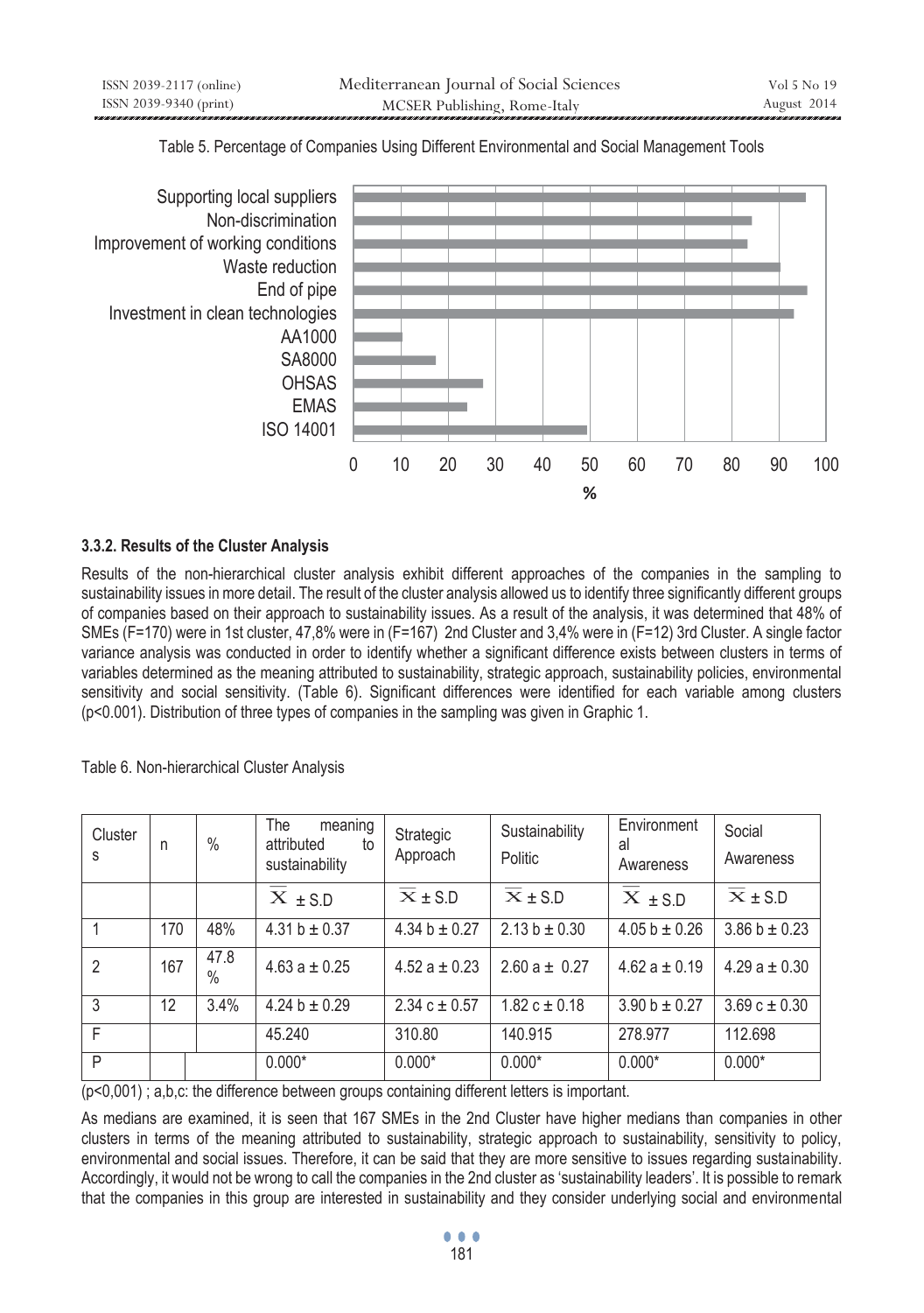| ISSN 2039-2117 (online) | Mediterranean Journal of Social Sciences | Vol 5 No 19 |
|-------------------------|------------------------------------------|-------------|
| ISSN 2039-9340 (print)  | MCSER Publishing, Rome-Italy             | August 2014 |

issues to be important. The reason for the interest of these companies in environmental and social issues can be listed as reputation, reduction of costs, convenient financing and incentives as well as legal arrangement. Sustainability leaders differ from other two clusters particularly in terms of their sensitivity to environmental and social issues. Besides, it is an interesting finding that 61% of international companies and 86% of foreign-owned companies in the sampling are in this group. This can be attributed to the sensitivity of international market to the issue of sustainability. Particularly the increase of environment friendly consumption behaviour of consumers in foreign countries, as well as adoption of legal arrangements intended for the protection of environment by governments and international organizations increased the sensitivity of SMEs to sustainability.

It is seen that 170 companies in the 1st Cluster have medians close to sustainability leaders in terms of overlapping sustainability with business transaction style, strategic approach to sustainability and development and adoption of policies regarding sustainability issues. However, they fall considerably behind in terms of sensitivity to social and environmental issues. This can be considered as the indicator that the companies in this cluster mostly concentrate their policies on legally imposed issues and conduct their activities with external pressure. Such an approach causes us to characterize these companies as 'reactive'. The reason for is that the companies in this cluster improve as a reaction to external pressures regarding environmental and social issues. However, corporate sustainability require integration of all issues within the scope of sustainability with management strategy, and a proactive perspective.

It is seen that 12 companies in the 3rd Cluster have lower medians than the others particularly in terms of strategic approach, policy and environmental sensitivity. At the same time, lower medians of the 3rd Cluster than the other clusters in all variables indicate the insensitivity of the companies in this cluster to the issue of sustainability. Therefore, it is possible to characterize the companies in this cluster as 'unconcern'. These companies attribute their insensitivity to the lack of sufficient incentive for sustainability.



#### Graphic 1. Distribution of the Three Company Types with Respect to Sustainability

#### **Conclusions**

It is seen that the SMEs in our country have failures in understanding and implementing sustainability. 97% of the companies stated that they were interested in sustainability and underlying social and environmental issues were considered by the companies to be important. Nevertheless, the fact that sustainability is evaluated mostly in terms of its economic aspect raises concern. Bonda and Sosnowchik (2006) linked economic sustainability to developments that yield monetary gain, job creation, lower energy use, decrease in water expenses, utilization of tax incentives, as well as efficiency caused by light, heat and air conditioning control. It was determined in the research by ACCA (2012) on SMEs at a global level that SMEs concentrated on practices yielding monetary gain such as decreasing energy use, water bills, pollution, transportation costs and compliance with laws. In this context, when results pertaining to the SMEs in our country were evaluated, it was determined that almost 99% of the companies considered corporate reputation as the most important motivator for sustainability, which was followed by the reduction of costs, financing and incentives, increase in sales and competition. These factors, which closely follow reputation, overlap with practices yielding monetary gain pointed out by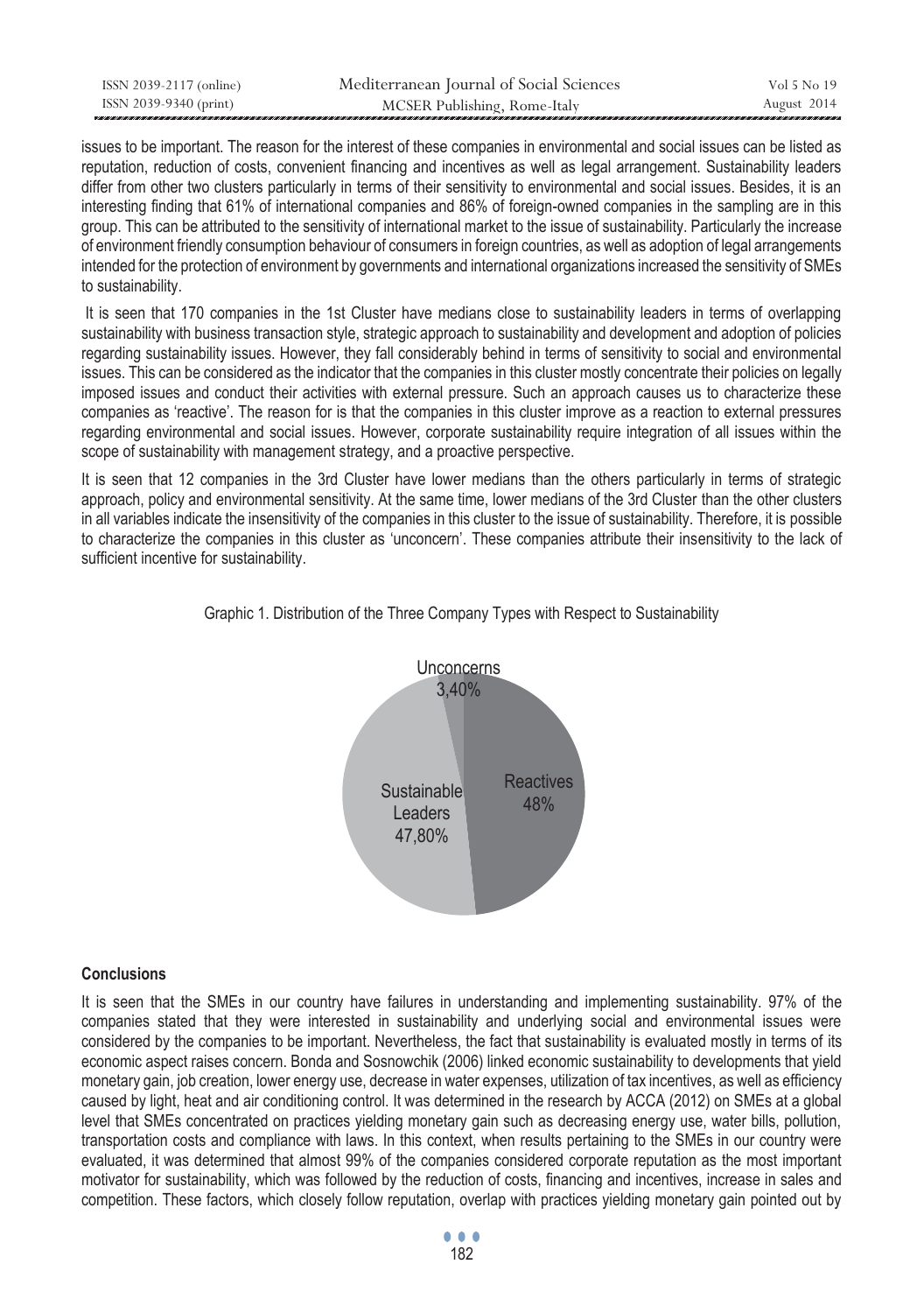| ISSN 2039-2117 (online) | Mediterranean Journal of Social Sciences | Vol 5 No 19 |
|-------------------------|------------------------------------------|-------------|
| ISSN 2039-9340 (print)  | MCSER Publishing, Rome-Italy             | August 2014 |

Bonda and Sosnowchik (2006) in their definitions and global research results of ACCA. Therefore, it would not be wrong to state that the source of reputation for SMEs in our country is based on economic factors.

Approximately 97% of SMEs stated that they had sustainability strategies and expressed their tendency in this direction. Nevertheless, it was seen that management policies were heavily concentrated on legally controlled issues and many environmental and social issues were ignored. Furthermore, it was determined that few SMEs met the standards corresponding to these issues in formal management systems. It is considered that SMEs in need of financial resources and expertise would have difficulty in establishment and maintenance of sustainability strategy that requires dedication. Besides, concentration of management policies mostly on legally controlled issues is accepted as an indicator that activities are conducted under external pressure and does not overlap with the proactive perspective.

Many studies (Hahn ve Scheermesser, 2006; Atkinson, 2000; Huizing ve Dekker, 1992; Kaptein ve Wempe, 2001) have been conducted for the purpose of identification of what the different management tools used in sustainability practices are. It is seen that many tools were suggested in these studies for measurement and management of sustainability. Tools used in sustainability practices are classified as studies on management systems (ISO standards, such as EMAS and EFQM.), environmental management tools (such as sustainable product design, recycling activities and green technology), activities toward employees (such as improvement of working conditions, flexible working and working at home) and increasing social welfare (such as sponsorship, provision of educational opportunities, supporting local suppliers). It is seen that social standards in SMEs fall considerably behind in comparison with certified environmental management systems.

When the results non-hierarchical cluster analysis were evaluated, three different enterprise typologies were presented in terms of their approaches to sustainability issues. Significant differences were identified in corporate sustainability perspectives of the companies in these clusters, which we called sustainability leaders, reactives and uncorcerns. High percentages of sustainability leaders in all variables identified for cluster analysis can be accepted as an indicator that these companies integrated sustainability into their management strategies. From this perspective; low percentages of reactives and uncorcerns particularly in sustainability practices indicate that the companies in this cluster have problems in adopting sustainability. Hahn and Scheermesser (2006) also conducted a similar study on clustering on 195 German companies. Authors also identified three different clusters and characterized these clusters as sustainability leaders, environmentalists and traditionalists. The literature does not contain any other study that attempts to determine the perspectives of companies in respect of sustainability issues by cluster analysis.

As we generally evaluate the findings, it would be correct to indicate that sustainability practices, which are conducted inadequately by Turkish SMEs, are caused by the pressure of large scale companies of which the SMEs are suppliers or subcontractors, or the obligation to comply with legal arrangements.

#### **References**

Atkinson, G. (2000). Measuring Corporate Sustainability, Journal of Environmental Planning and Management, 43(2): 235– 252.

Bansal, P. (2005). Evolving Sustainabily: A Longitudinal Study Of Corporate Sustainable Development, Strategic Management Journal, 26 (3), 197-218.

Benn, S., Dunphy, D. & Griffiths, A. (2006). Enabling Change for Corporate Sustainability: An Integrated Perspective, Australasian Journal of Environmental Management, Volume 13: 156-165.

Besler, S. (Ed.) (2009). Yönetim Yaklaşımlarıyla Kurumsal Sürdürülebilirlik, Beta, İstanbul.

Bos-Brouwers, H.E.J. (2010). Corporate Sustainability and Innovation in SMEs: Evidence of Themes and Activities in Practice, Business Strategy and the Environment, Vol. 19: 417–435.

Callado, A.L.C.& Fensterseifer, J.E. (2011) Corporate Sustainability Measure From An Integrated Perspective: The Corporate Sustainability Grid (CSG), IJBIT, Vol. 3, Issue. 3: 44-53.

Carroll, A.B. (1999). Corporate Social Responsibility, Business and Society, Vol.38, No.3:268-295.

Ciasullo, M.V.& Troisi, O.(2013). Sustainable Value Creation in SMEs: A Case Study, The TQM Journal, Vol. 25 No. 1: 44- 61.

Friedman, M. (1970). A Friedman Doctrine – The Social Responsibility of Business to Increase Its Profits, New York Times, 13 September: 32-33.

Gao, S. & Zhang, J. (2006). Stakeholder Engagement, Social Auditing and Corporate Sustainability, Business Process Management Journal, Vol. 12, No. 6: 722-740.